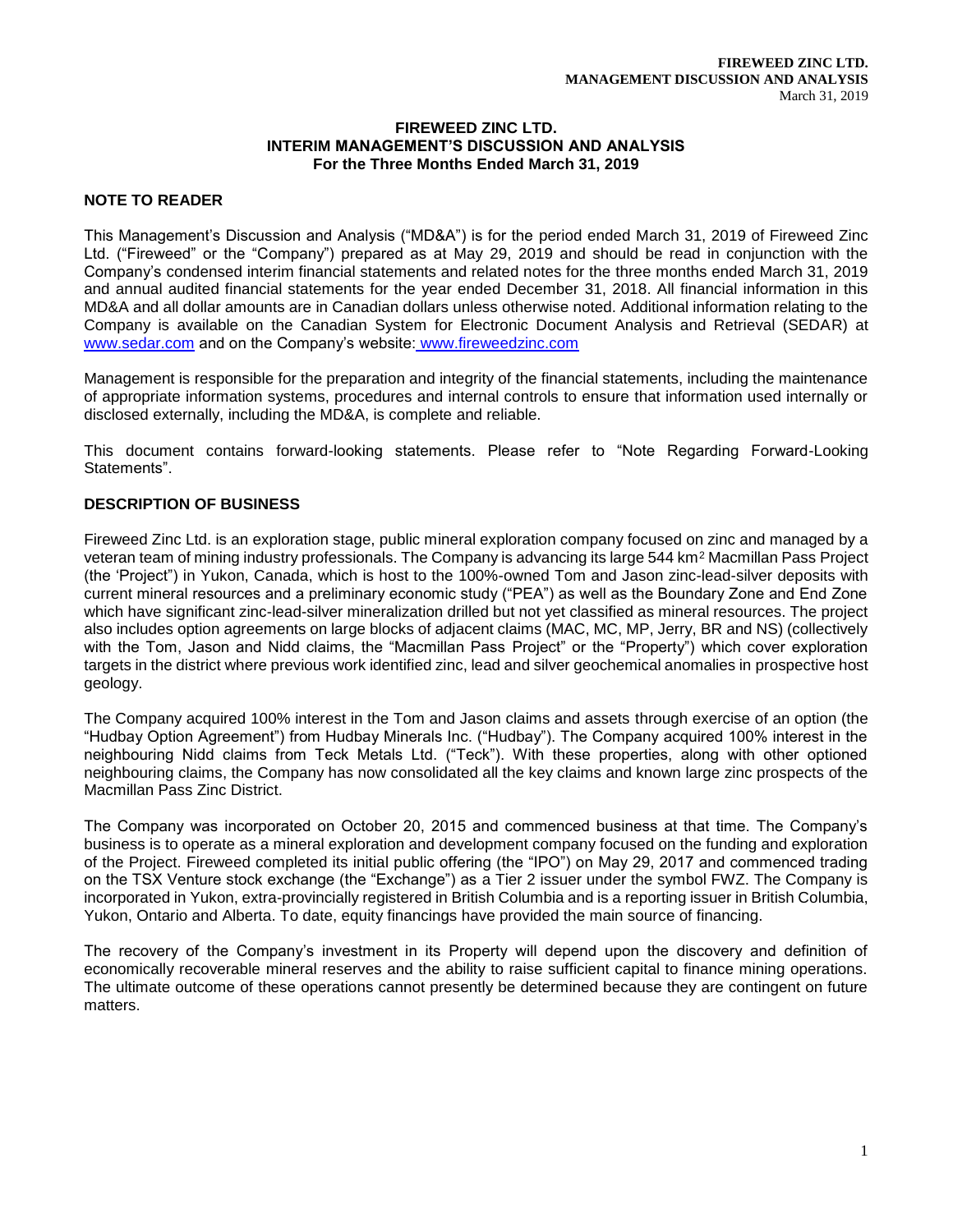# **HIGHLIGHTS AND RECENT DEVELOPMENTS**

During the three months ended March 31, 2019, the Company accomplished the following:

- On February 15, 2019, the Company closed a non-brokered private placement. A total of 2,379,750 common shares, 1,820,728 flow-through common shares, and 1,255,000 flow-through common shares via a charity donation were sold at prices of \$0.80, \$0.95, \$1.10 respectively for aggregate gross proceeds of \$5,013,992.
- A total of 1,000 agents' warrants were exercised at \$0.50 for gross proceeds of \$500.

Subsequent to the quarter ended March 31, 2019, the following events have taken place:

- On May 7, 2019, a total of 200,000 agents' warrants were exercised at \$0.50 for gross proceeds of \$100,000.
- On May 14, 2019, a total of 15,000 agents' warrants were exercised at \$0.50 for gross proceeds of \$7,500.
- On May 21, 2019 the Company issued a news release outlining exploration plans for upcoming field season including a minimum of 2,000 meters of core drilling and 1,000 meters of reverse circulation drilling with the objectives of expanding the current resources and exploring for new discoveries.

## **MACMILLAN PASS PROJECT**

The Macmillan Pass Project encompasses 544 km<sup>2</sup> of mineral claims located approximately 200 km northeast of the settlement of Ross River in the eastern Yukon Territory of Canada. It is host to the large Tom and Jason sediment-hosted exhalative sulphide ("Sedex") zinc-lead-silver deposits as well as the End Zone and Boundary Zone that have significant mineralization drilled but not yet classified as mineral resources. The Company has a fully operational camp near the Tom deposit which is accessible via the North Canol Road (designated Yukon Highway No. 6) from Ross River and via a local airstrip.

The deposits are located in the Selwyn Basin and hosted in Devonian-age Lower Earn Group sedimentary rocks. Sulphide-barite mineralization occurs in thick stratiform lenses and extends for as much as 1,200 meters along strike and 450 meters down dip. The main sulphide minerals are sphalerite and galena.

To date the Tom deposits have seen a total of 3,423 meters of underground development, 5,953 meters of underground core drilling in 84 holes, and 32,559 meters of surface core drilling in 149 holes; at Jason a total of 39,869 meters has been drilled in 136 holes from surface to date; and at End Zone a total of 3,910 meters has been drilled in 18 holes from surface to date. The Tom site has a Class 3 Land Use Permit and a Type B Water Licence. Environmental water monitoring of the Tom site has been ongoing since 2000. Community relations have been good, and the Company employs workers and contracts service providers from the nearest community of Ross River for the exploration program.

#### *Terms of the Hudbay Option Agreement*

Fireweed signed the Hudbay Option Agreement for the Tom and Jason claims and associated assets on December 14, 2016 and exercised the option in February 2018. All claims, permits, licences and assets have been transferred and registered in the name of Fireweed. The agreement contained the following terms and conditions which have now been completed:

| Due Date                                                   | Cash             | <b>Common shares</b>                           |                         |
|------------------------------------------------------------|------------------|------------------------------------------------|-------------------------|
| December 14, 2016                                          | \$100,000 (paid) |                                                |                         |
| Earlier of the Company's IPO<br>and exercise of the option | \$150,000 (paid) |                                                |                         |
| December 14, 2017                                          |                  |                                                | \$250,000 (Completed)   |
| Exercise of the option                                     | \$750,000 (paid) | 15% of diluted shares<br>(issued) <sup>1</sup> | \$1,000,000 (Completed) |

1. Issued 3,565,406 shares on February 2, 2018.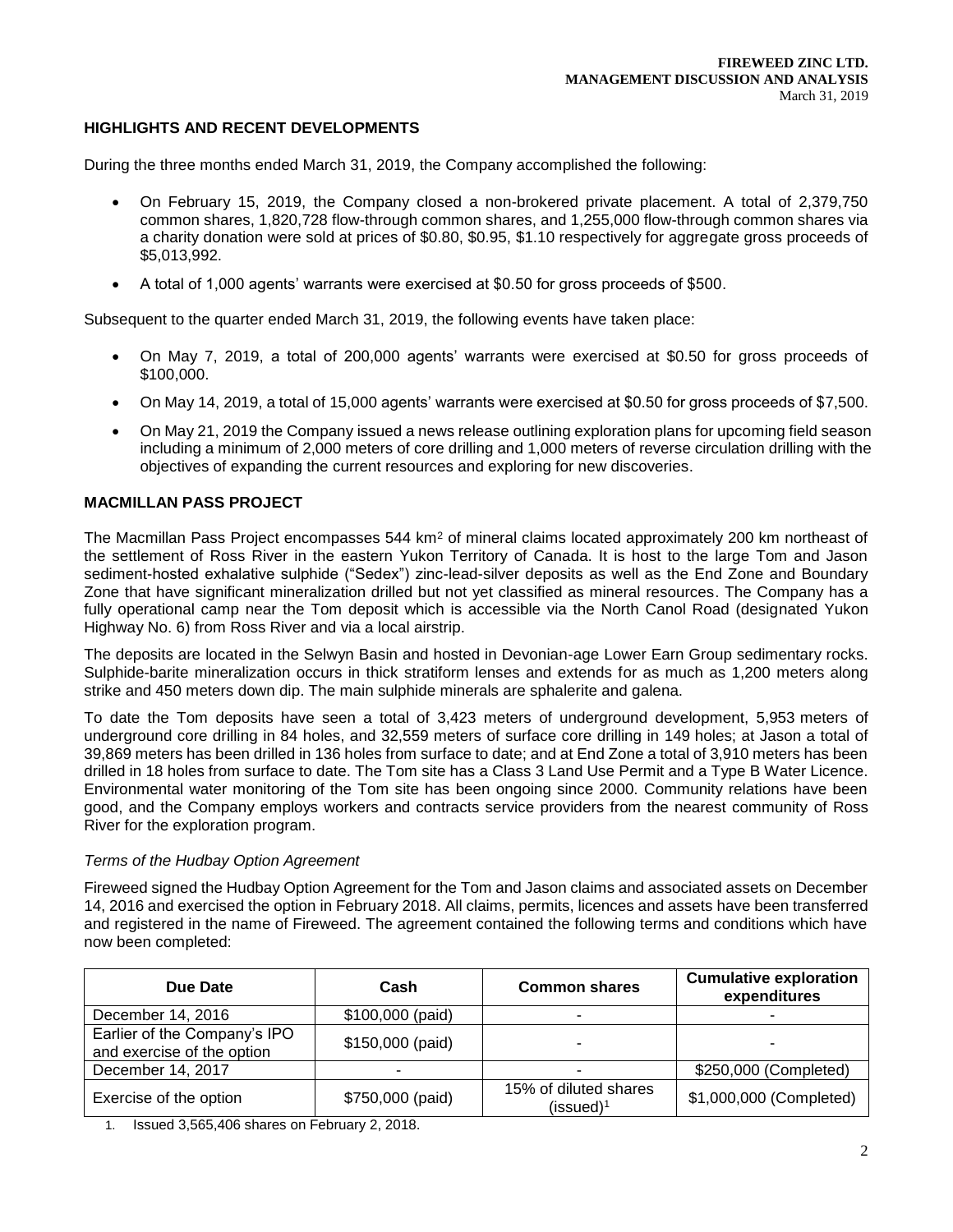The Jason claims have an underlying 3% Net Smelter Royalty ("NSR") which can be bought out at any time for \$5,250,000. There are no underlying royalties on the Tom claims.

#### *Terms of the MAC Claims Option Agreement with Newmont/Maverix*

On July 24, 2017 Fireweed signed an option agreement with Newmont Canada Holdings ULC ("Newmont") for the MAC claims. On June 29, 2018 Newmont sold the MAC claims option agreement to Maverix Metals Inc. ("Maverix") in a larger transaction whereby Maverix purchased a number of royalties and other assets from Newmont. As such the new registered owner and optionor of the MAC claims is Maverix.

Per the option agreement, the Company can acquire a 100% interest in the MAC claims located on the northwest extension of the Company's Tom and Jason claims, by paying \$450,000 in staged cash payments over four years, maintaining the MAC claims in good standing (normally minimum \$82,000 in work per year but currently zero due to a relief from assessment work order), and granting Maverix production royalties on the MAC claims as follows: 0.25% NSR on base metals, 1% NSR on silver and 3% NSR on gold.

The option payment terms are summarized as follows:

| Due Date                              | Cash            |
|---------------------------------------|-----------------|
| July 24, 2017 (signing of the option) | \$50,000 (paid) |
| July 24, 2018 (first anniversary)     | \$80,000 (paid) |
| July 24, 2019 (second anniversary)    | \$95,000        |
| July 24, 2020 (third anniversary)     | \$110,000       |
| July 24, 2021 (fourth anniversary)    | \$115,000       |
| <b>TOTAL</b>                          | \$450,000       |

Fireweed may prepay any of the option payments and/or prepay the entire purchase price at any time. See the Company's news release dated August 8, 2017 for details.

## *Terms of the MC, MP and Jerry Claims Option Agreement with Constantine Metal Resources Ltd. and Carlin Gold Corporation*

These optioned claims extend Fireweed's Macmillan Pass Project land position to the north, east and northeast over additional prospective ground (see map in the Company's news release dated March 27, 2018) and allow the Company to acquire a 100% interest in the 624 MC, MP, and Jerry quartz claim tenures from joint venture partners Constantine Metals Resources Ltd. ("Constantine") and Carlin Gold Corporation ("Carlin").

The Company can exercise this option and acquire 100% interest in the claims by making payments totaling \$500,000 and issuing 300,000 Fireweed shares over three years to Constantine and Carlin as follows:

| Due Date                                                | Cash              | <b>Common shares</b> |
|---------------------------------------------------------|-------------------|----------------------|
| Exchange approval of the option agreement (May 9, 2018) | \$75,000 (paid)   | 50,000 (issued)      |
| On or before May 9, 2019                                | \$125,000 (paid)* | 50,000 (issued)*     |
| On or before May 9, 2020                                | \$150,000         | 100,000              |
| On or before May 9, 2021                                | \$150,000         | 100,000              |
| <b>TOTAL</b>                                            | \$500,000         | 300,000              |

\*The cash payment of \$125,000 was made and 50,000 shares were issued by the Company on May 3, 2019 subsequent to the period ended March 31, 2019.

Half of these payments are to Constantine and half to Carlin. The Company may prepay any of the option payments and/or prepay the entire purchase price at any time.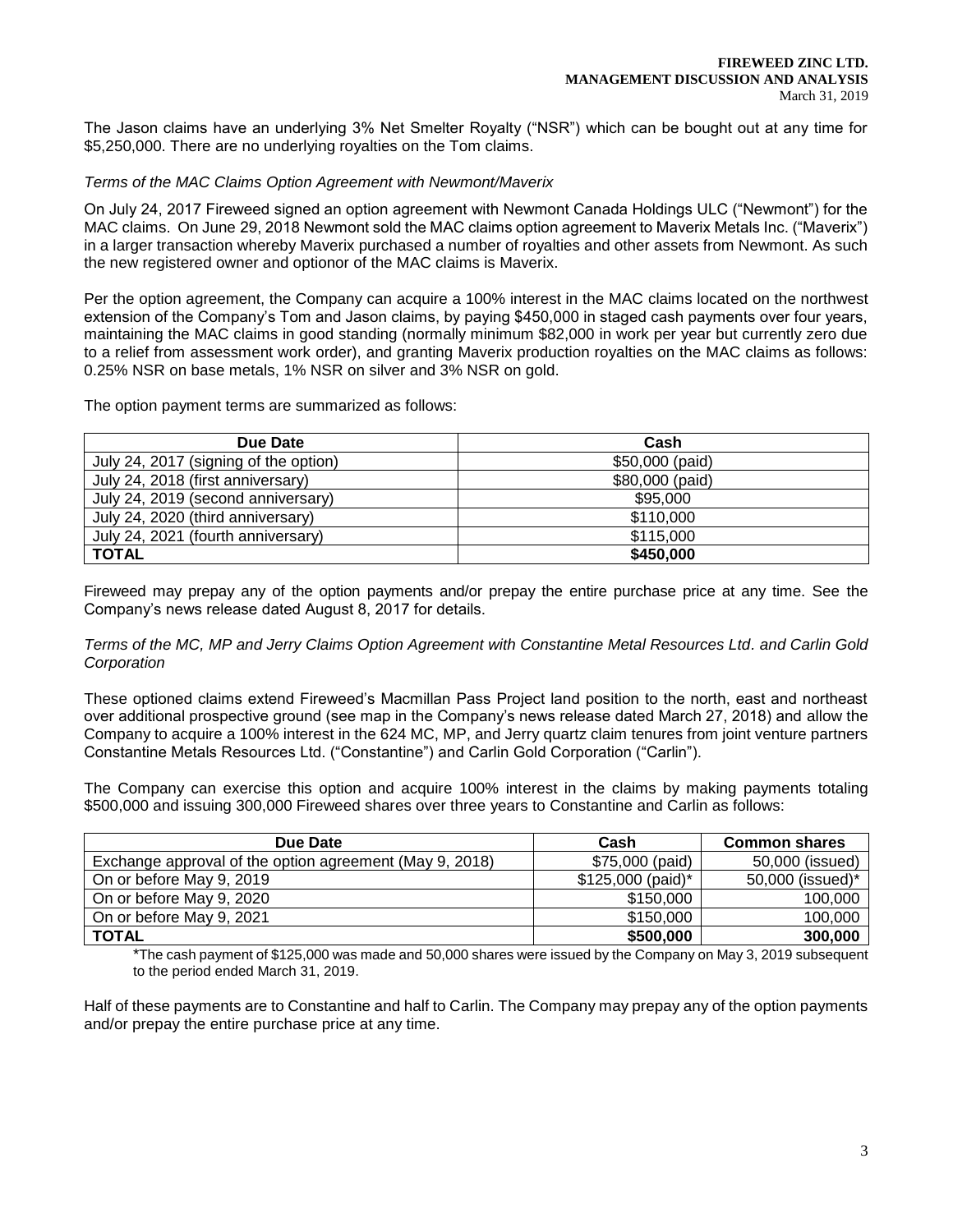#### **FIREWEED ZINC LTD. MANAGEMENT DISCUSSION AND ANALYSIS** March 31, 2019

Although not part of the consideration payable to exercise the option, the Company will pay an additional \$750,000 in cash or equivalent in shares, upon receiving a resource calculation of at least 2.0 million tonnes of indicated (or better) resource on any part of the MC, MP and Jerry claims. Constantine and Carlin will retain the right to receive a NSR on any future mine production from these claims as follows: 0.5% NSR on base metals and silver and 2% NSR on all other metals including gold. Fireweed maintains a right of first refusal on the sale of any NSR royalty from these claims by Constantine and/or Carlin.

See the Company's news release dated March 27, 2018 for details.

*Terms of the NS and BR Claims Option Agreement with Golden Ridge Resources Ltd.*

The Golden Ridge option extends the Company's Macmillan Pass Project land position to the west and south over additional prospective ground (see map in the Company's news release dated March 27, 2018).

This option allows the Company to acquire a 100% interest in the 333 NS and 326 BR quartz claim tenures from Golden Ridge Resources Ltd. ("Golden Ridge"). As per the initial agreement, the Company can exercise the option and acquire 100% interest in the claims by making payments totaling \$500,000 and issuing 450,000 shares over three years to Golden Ridge. On April 15, 2019, the Company signed an amending agreement increasing the number of shares to be issued and reducing the payment to be made on or before 12 months following the initial agreement approval date of May 9, 2018. The number of shares issued changed from 75,000 to 121,875, while the cash payment to Golden Ridge was reduced from \$75,000 to \$37,500. In all other respects, the initial option agreement remains unchanged. The schedule below reflects updated terms of the agreement:

| Due Date                                                | Cash             | <b>Common shares</b> |
|---------------------------------------------------------|------------------|----------------------|
| Exchange approval of the option agreement (May 9, 2018) | \$75,000 (paid)  | 75,000 (issued)      |
| On or before May 9, 2019                                | \$37,500 (paid)* | 121,875 (issued)*    |
| On or before May 9, 2020                                | \$150,000        | 100,000              |
| On or before May 9, 2021                                | \$200,000        | 200,000              |
| TOTAL                                                   | \$462,500        | 496,875              |

\*The cash payment of \$37,500 was made and 121,875 shares were issued by the Company in May 2019, subsequent to the period ended March 31, 2019.

The Company may prepay any of the option payments and/or prepay the entire purchase price at any time. Although not part of the consideration payable to exercise the option, the Company will pay an additional \$750,000 in cash or equivalent in shares, to Golden Ridge, upon receiving a resource calculation of at least 2.0 million tonnes of indicated (or better) resource on any part of the BR and NS claims.

Golden Ridge will retain the right to receive net smelter return royalties on any future mine production from the BR and NS claims as follows: 0.5% NSR on base metals and silver and 2% NSR on all other metals, including gold. There is also a third party 3% NSR on any future cobalt production from the BR and NS claims. The Company will have the right to purchase one-half of these NSR royalties (excluding the cobalt royalty) for \$2,000,000 at any time prior to the commencement of commercial production. The Company maintains a right of first refusal on the sale of any NSR royalty from the BR and NS claims by Golden Ridge. See the Company's news release dated March 27, 2018 for details.

## *Terms of the Nidd Claims Purchase Agreement with Teck Metals Ltd. and Teck Mining Worldwide Holdings Ltd.*

The Nidd claims extend the Company's Macmillan Pass Project land position to the northwest over additional prospective ground including the Boundary zinc zone (see map in the Company's news release dated November 6, 2018).

On November 27, 2018 the Company closed the purchase agreement, acquiring a 100% interest in the 372 quartz claim tenures from Teck under the following terms:

- Purchase price of 1,500,000 Fireweed shares (one year lock up during which Teck cannot sell the shares).
- Teck to retain a 1% Net Smelter Return royalty on future production from the Nidd property.
- Teck to have a right of first offer to purchase from Fireweed future production concentrates from the Nidd Property.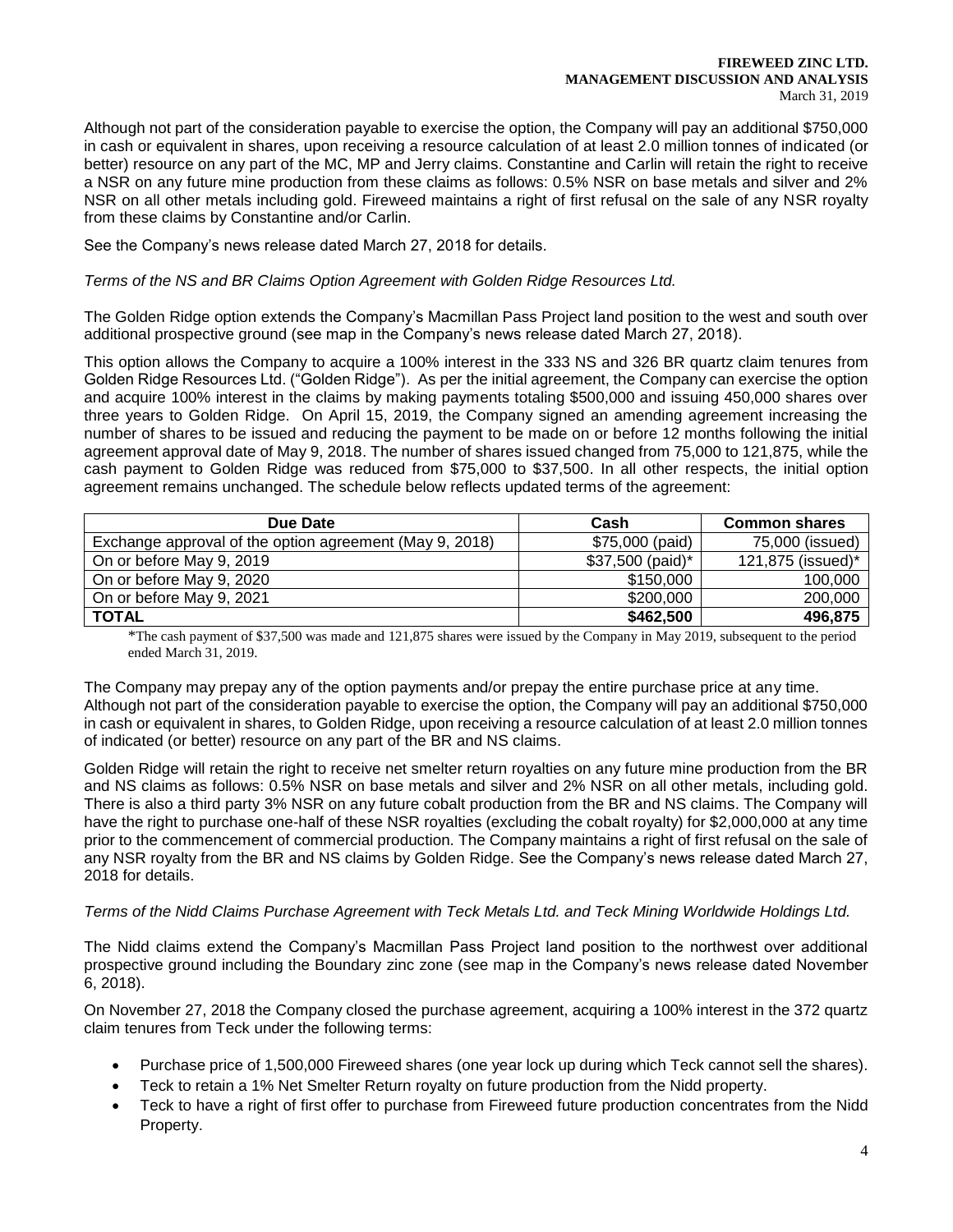See the Company's news release dated November 27, 2018 for more details.

# *Current Mineral Resources and PEA*

## *Mineral Resource Report*

Based on the 2017 drill results along with the historic core re-sampling results and compilation of historic data, the Company announced updated NI43-101 compliant mineral resources on January 10, 2018 which were substantially larger than historically reported resources. The new base case resources were:

## **Table 1: Base Case Mineral Resource Estimate** (at NSR cutoff grade of \$65 CAD)

|           | <b>Tonnes</b> |        |      |         |        |                 |                 | <b>MOz</b> |
|-----------|---------------|--------|------|---------|--------|-----------------|-----------------|------------|
| Category  | (Mt)          | ZnEa % | Zn % | Pb<br>% | Aq q/t | <b>B</b> Ibs Zn | <b>B</b> lbs Pb | Αa         |
| Indicated | 11.21         | 9.61   | 6.59 | 2.48    | 21.33  | 1.63            | 0.61            | 7.69       |
| Inferred  | 39.47         | 10.00  | 5.84 | 3.14    | 38.15  | 5.08            | 2.73            | 48.41      |

Details and supporting information are provided in the NI43-101 Technical Report posted on [www.sedar.com](http://www.sedar.com/) and in the Company's news release, both dated January 10, 2018.

#### *Preliminary Economic Assessment Report*

On May 23, 2018, the Company announced the positive results of an independent NI43-101-compliant Preliminary Economic Assessment ("PEA") for the Tom and Jason deposits prepared by JDS Energy and Mining, Inc. (JDS) with work on tailings and water by Knight Piesold Consulting, both of Vancouver, Canada utilizing the 2018 mineral resources of Table 1.

Production and Economic Highlights:

- Long mine life and large-scale production:
	- $\circ$  18-year mine life with 32.7Mt of mineralization mined at 4,900 tonne-per-day average processing rate.
	- o 1.54Mt of Zinc, 0.88Mt of Lead, and 37Moz of Silver in concentrate shipped.
	- o Average yearly contained-metal production of 85kt Zinc, 48kt Lead and 2Moz Silver.
- Robust economics using metals prices of \$1.21/lb Zn, \$0.98/lb Pb, and \$16.80/oz Ag:
	- o Pre-Tax NPV at 8% of \$779M CAD and IRR of 32%.
	- o After-Tax NPV at 8% of \$448M CAD and IRR of 24%.
- Manageable CAPEX and rapid payback:
	- o Pre-production CAPEX of \$404M CAD.
	- o Payback period of 4 years.
	- o Starter-pits on Tom West and Jason Main zones reduce up-front capital.
- Significant Upside
	- o Numerous opportunities for significant economic improvement.
	- o Known zones remain open for expansion, including into high-grade areas.
	- $\circ$  Highly prospective and large land package with untested exploration targets.

Details and supporting information are provided in the NI43-101 compliant Technical Report dated July 6, 2018 (effective date May 23, 2018) posted on [www.sedar.com](http://www.sedar.com/) and in the Company's news release dated May 23, 2018.

#### *2019 Exploration Plans*

During the first quarter the Fireweed technical team continued planning for an active 2019 exploration season in follow up to last year's drilling successes and the many exploration targets generated in 2018 and re-interpretation of earlier exploration results. The team also worked in the Yukon Government core library in February and March, logging previously donated historic drill core from the Property and flew to the Nidd claims to recover select drill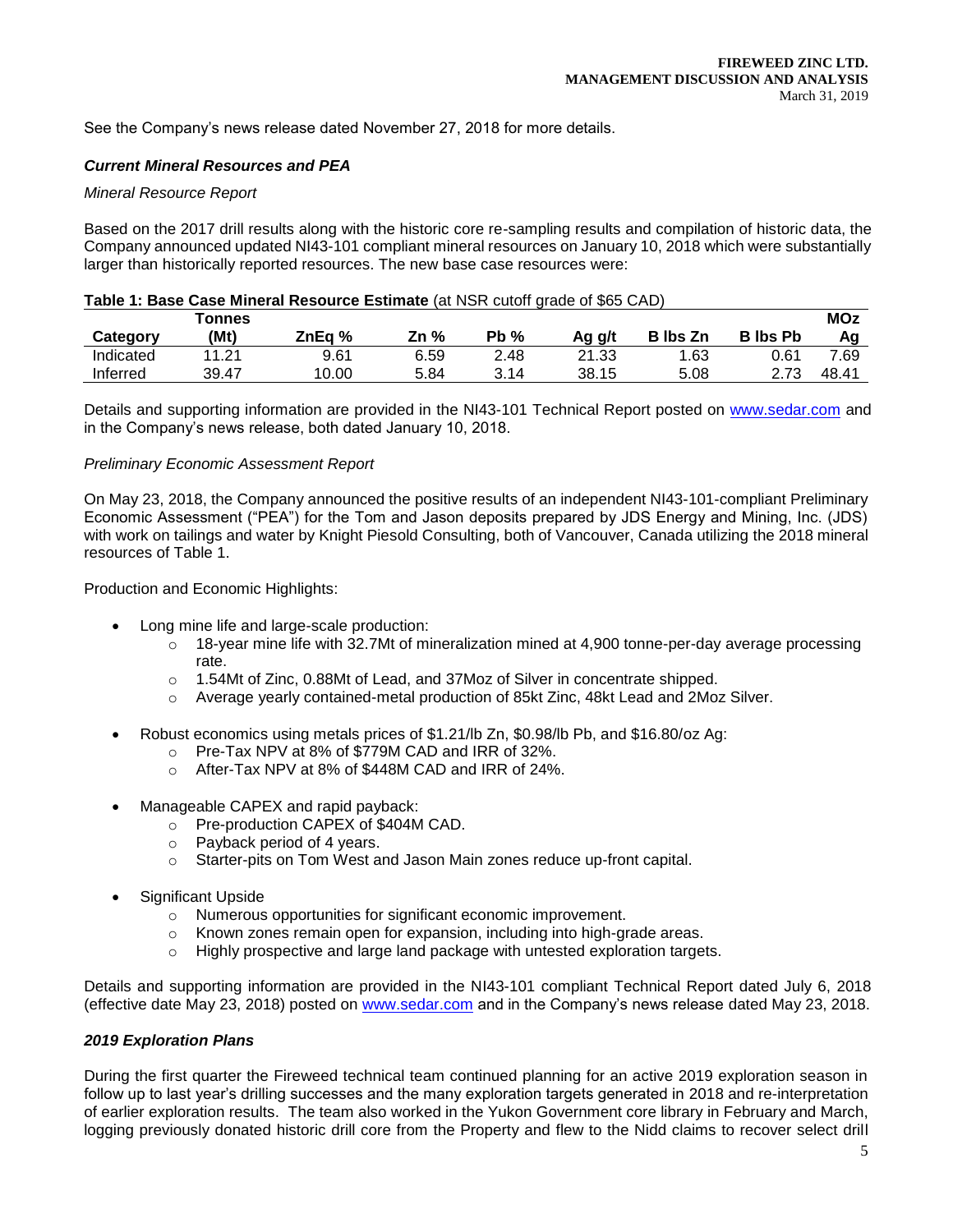core from the Boundary Zone for initial metallurgical work. Plans for the 2019 exploration season include drilling of further step out holes on the known zones of mineralization to expand mineral resources, drilling of new exploration targets defined in 2018, an airborne LiDAR topographic survey of the entire property and field work including geophysics, geochemistry and mapping toward development of additional exploration targets on the large property. See Fireweed news release dated May 16, 2019 for details of 2019 exploration plans

For more details on the Project and the Company, see Fireweed's NI43-101 compliant technical reports and news releases posted on the Company's website at [www.FireweedZinc.com](http://www.fireweedzinc.com/) or at [www.sedar.com.](http://www.sedar.com/)

*Leon McGarry, P.Geo., Senior Resource Geologist for CSA Global Canada Geosciences Ltd. is independent of Fireweed Zinc Ltd. and a 'Qualified Person' as defined under Canadian National Instrument 43-101. Mr. McGarry is responsible for the Mineral Resource Estimate and directly related information in this MD&A.* 

*Michael Makarenko, P.Eng., Project Manager for JDS Energy and Mining, Inc., is independent of Fireweed Zinc Ltd. and a 'Qualified Person' as defined under Canadian National Instrument 43-101. Mr. Makarenko is responsible for the PEA results and directly related information in this MD&A.*

*George Gorzynski, P.Eng., Executive Vice President and Director of Fireweed Zinc Ltd., and a Qualified Person under the meaning of Canadian National Instrument 43-101, is responsible for other technical information (information not directly related to the Mineral Resource Estimate or the PEA) in this MD&A.*

# **FINANCING AND CORPORATE DEVELOPMENT**

## **SELECTED ANNUAL INFORMATION**

The following table summarizes selected financial data for the three recent fiscal years, ended December 31, 2018, 2017 and 2016, and should be read in conjunction with such financial statements, prepared in accordance with International Financial Reporting Standards ("IFRS") and the related notes thereon:

| <b>Item</b>                                        | <b>Fiscal Year</b><br><b>Ended</b><br>December 31,<br>2018 | <b>Fiscal Year</b><br><b>Ended</b><br>December 31,<br>2017 | <b>Fiscal Year</b><br><b>Ended</b><br>December 31,<br>2016 |
|----------------------------------------------------|------------------------------------------------------------|------------------------------------------------------------|------------------------------------------------------------|
| Revenues                                           | \$<br>nil l                                                | \$<br>nil                                                  | \$<br>nil                                                  |
| Expenses                                           | 1,521,734                                                  | 959,487                                                    | 188,639                                                    |
| Net Loss                                           | 1,976,734                                                  | 959,487                                                    | 188,639                                                    |
| Net Loss per Share (based on fully diluted shares) | (0.07)                                                     | (0.07)                                                     | (0.06)                                                     |
| <b>Current Assets</b>                              | 1,787,669                                                  | 1,301,843                                                  | 78,177                                                     |
| <b>Exploration and Evaluation Assets</b>           | 19,663,555                                                 | 2,794,672                                                  | 101,971                                                    |
| <b>Total Assets</b>                                | 21,518,713                                                 | 4,132,000                                                  | 180,148                                                    |
| <b>Current Liabilities</b>                         | 327,380                                                    | 293,126                                                    | 31,808                                                     |
| <b>Working Capital</b>                             | 1,460,289                                                  | 1,008,717                                                  | 46,369                                                     |
| Shareholders' Equity                               | \$<br>$20,479,900$ \$                                      | $3,829,825$ \$                                             | 148,340                                                    |
| Number of Shares Outstanding                       | 31,696,776                                                 | 17,756,370                                                 | 5,700,000                                                  |

## **RESULTS OF OPERATIONS**

As at March 31, 2019, Total Assets were \$25,088,266 (December 31, 2018 - \$21,518,713). As at March 31, 2019, exploration and evaluation assets totalled \$20,088,266 (December 31, 2018 - \$19,663,555). The details of the cost breakdown are contained in the schedule of Exploration and Evaluation Assets in the notes to the financial statements.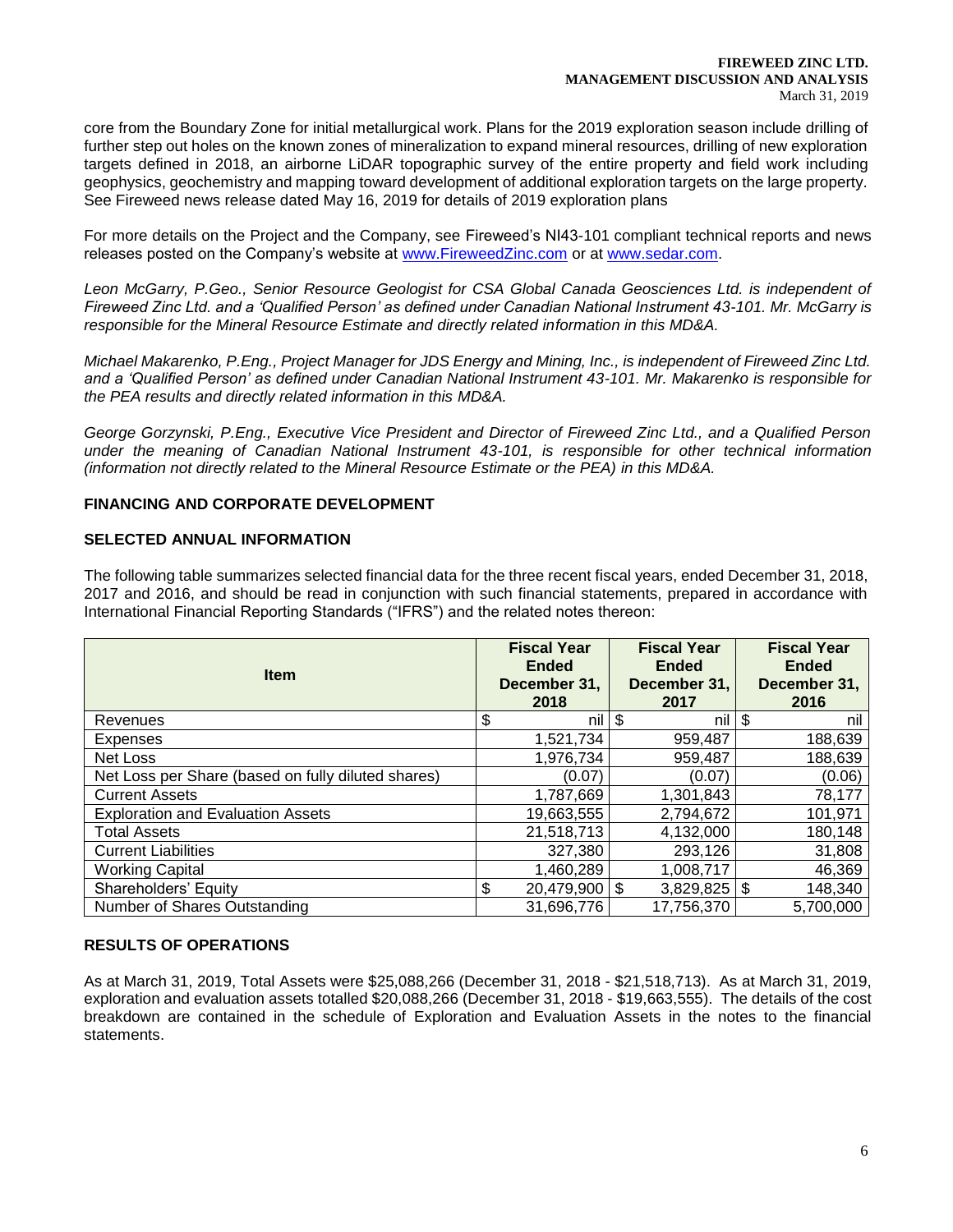#### For the three months ended March 31, 2019 and 2018

The Company's net loss for the three months ended March 31, 2019 ("Q12019") was \$490,528 (\$0.01 per share), a decrease of \$2,322 as compared to the three months ended March 31, 2018 ("Q12018") of \$492,850 (\$0.02 per share). The main contributors to the net loss were consulting and management fees, share-based compensation, investor relations and corporate development expenses as well as deferred income tax expense.

- Consulting and management fees were higher by \$135,785 (Q12019 \$172,291; Q12018 \$36,506). Q12019 included a one-time bonus payment to the key management totaling \$69,000 and salary adjustments to bring key management compensation from part-time rates up to full-time rates.
- Investor relations and corporate development expenses were lower by \$152,647 (Q12019 \$76,783; Q12018 - \$229,430) as the Company had less marketing and promotional activities in Q12019.
- Rent expense increased by \$9,705 (Q12109 \$15,555; Q12018 \$5,850) as the Company increased its office space.
- Share-based compensation was lower by \$33,217 (Q12019 \$131,470; Q12018 \$164,687) as there were less options vested in Q12019.
- Deferred income tax was higher by \$73,259 (Q12019 \$73,259; Q12018 \$Nil) due to the eligible flowthrough expenditures made in Q12019.

## **SUMMARY OF QUARTERLY RESULTS**

The following table sets forth selected quarterly financial information for each of the last eight quarters with the figures for each quarter in Canadian dollars.

|                                                         | Mar 31,<br>2019 | Dec 31,<br>2018 | Sept 30,<br>2018 | <b>Jun 30,</b><br>2018 | Mar 31,<br>2018 | Dec 31,<br>2017 | Sept 30,<br>2017 | <b>Jun 30,</b><br>2017 |
|---------------------------------------------------------|-----------------|-----------------|------------------|------------------------|-----------------|-----------------|------------------|------------------------|
| Operating<br>expenses                                   | (417, 269)      | (453,206)       | (144, 640)       | (431,038)              | (492, 850)      | (488, 798)      | (160,398)        | (224, 764)             |
| Net loss                                                | (490,528)       | (908, 206)      | (144,640)        | (431,038)              | (492, 850)      | (488, 798)      | (160, 398)       | (224,764)              |
| Basic and<br>diluted<br>earnings<br>(loss) per<br>share | (0.01)          | (0.03)          | (0.00)           | (0.01)                 | (0.02)          | (0.03)          | (0.01)           | (0.02)                 |
| Total assets                                            | 25,996,069      | 21,518,713      | 21,578,907       | 21,357,008             | 20,880,624      | 4,132,000       | 4,229,900        | 4,319,236              |
| Shareholders'<br>equity<br>(deficiency)                 | 24,310,772      | 20,479,900      | 19,898,169       | 19,808,174             | 19,692,403      | 3,829,825       | 4,107,339        | 4,267,737              |
| Capital stock                                           | 26,422,836      | 22,242,738      | 20,823,071       | 20,825,078             | 20,615,578      | 4,592,913       | 4,674,623        | 4,674,623              |
| Deficit                                                 | 3,628,909       | 3,138,381       | 2,230,175        | 2,085,535              | 1,654,497       | 1,161,647       | 672,849          | 512,451                |

## **LIQUIDITY AND CAPITAL RESOURCES**

The Company manages its capital to maintain its ability to continue as a going concern and to provide returns to shareholders and benefits to other stakeholders. The capital structure of the Company consists of cash and cash equivalents and equity comprised of issued share capital and deficit.

Fireweed manages and adjusts its capital structure in light of economic conditions and financial needs. The Company, upon approval from its Board of Directors, will balance its overall capital structure through new share issues or by undertaking other activities as deemed appropriate under the specific circumstances.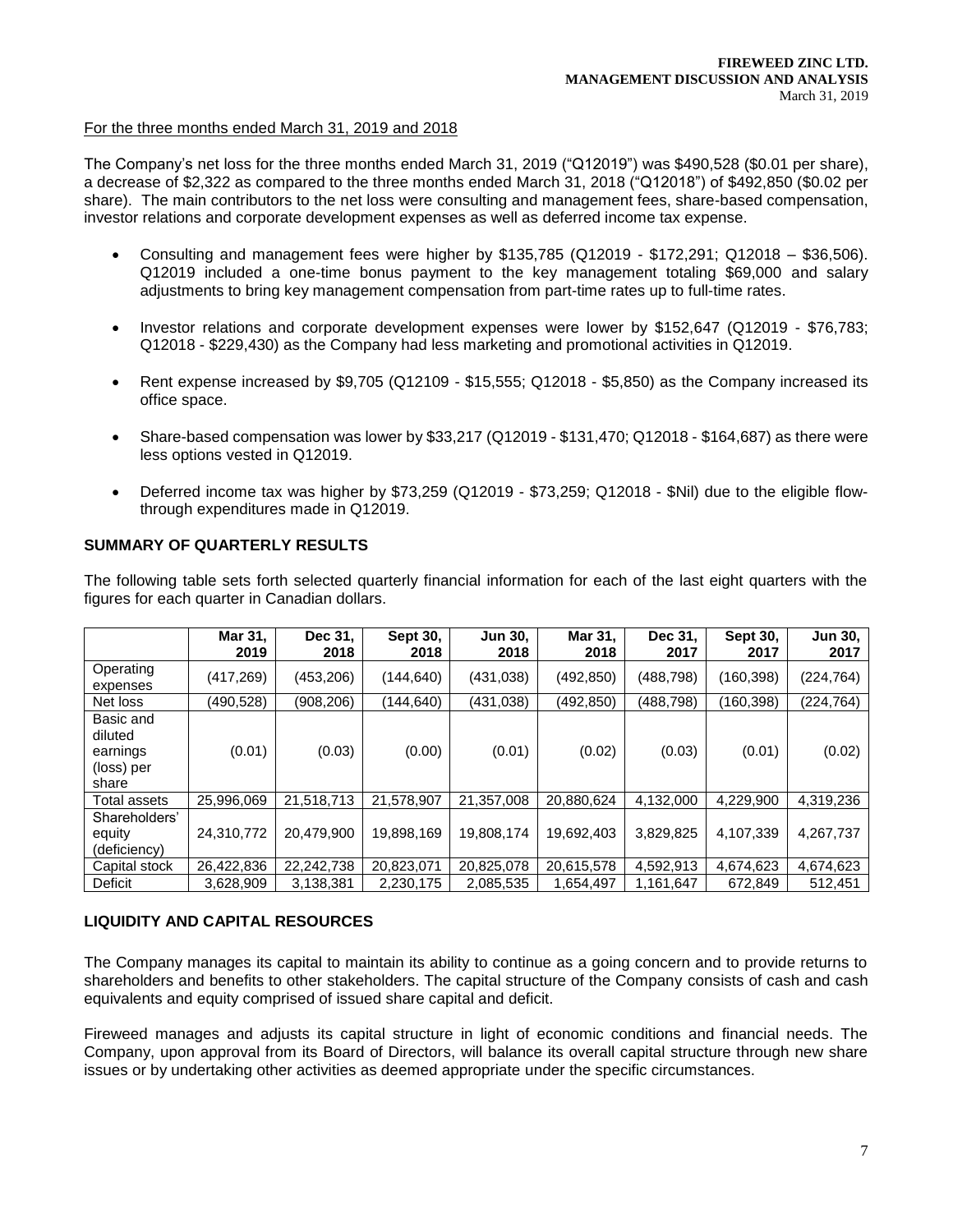# *WORKING CAPITAL*

As at March 31, 2019, the Company had positive working capital of \$5,489,519 (December 31, 2018 - \$1,460,289). Working capital included Prepaid Expenses of \$200,441 (December 31, 2018 - \$161,631), comprised of advances for exploration work, engineering, geophysics and insurance.

# *CASH*

On March 31, 2019, the Company had cash of \$5,603,113 (December 31, 2018 - \$1,575,784). Management of cash balances is conducted in-house based on internal investment guidelines. Cash is deposited with a major Canadian financial institution. Cash required for immediate operations is held in a chequing account. Excess funds may be invested in conservative money market instruments that bear interest and carry a low degree of risk. Some examples of instruments in which we may invest its cash are treasury bills, money market funds, bank guaranteed investment certificates and bankers' acceptance notes. The objective of these investments is to preserve funds for the use in and advancement of the Company's business.

## *CASH USED IN OPERATING ACTIVITIES*

Net cash used in operating activities during the three months ended March 31, 2019 was \$340,628 (Q12018 - \$454,773). Cash was mostly spent on consulting fees, investor relations expenses, legal fees, and general and administrative costs.

# *CASH USED IN INVESTING ACTIVITIES*

Total cash used in investing activities during the three months ended March 31, 2019 was \$422,729 (Q12018 - \$1,301,319), related to exploration work, land management and claims renewal payments, property reports and related costs.

## *CASH GENERATED BY FINANCING ACTIVITIES*

Total net cash generated by financing activities during the three months ended March 31, 2019 was \$4,790,686 (2018 - \$11,627,468), which consisted of funds obtained through the issuance of 5,455,478 shares in a nonbrokered private placement and 1,000 shares upon exercise of agent's warrants.

## *REQUIREMENT OF ADDITIONAL EQUITY FINANCING*

The Company has relied primarily on equity financings for all funds raised to date for its operations and will need more funds to explore and develop the Project in the future. Until it starts generating profitable operations from exploration, development and sale of minerals, the Company intends to continue relying upon the issuance of securities to finance its operations and acquisitions.

The Company is not subject to externally imposed capital requirements as at March 31, 2019.

# **OUTSTANDING SHARE DATA**

The Company's authorized share capital consists of an unlimited number of common shares without par value.

As at March 31, 2019, there were 37,153,254 shares issued and outstanding (31,696,776 at December 31, 2018), which were issued for an aggregate consideration of \$26,422,836, net of issuance costs and flow-through premium liability.

As of the date of this MD&A, the following shares, warrants and options were outstanding:

|                                      | Number of<br><b>Shares/Options/Warrants</b> | <b>Exercise Price</b> | <b>Expiry Date</b> |
|--------------------------------------|---------------------------------------------|-----------------------|--------------------|
| <b>Issued and Outstanding Shares</b> | 37,540,129                                  |                       |                    |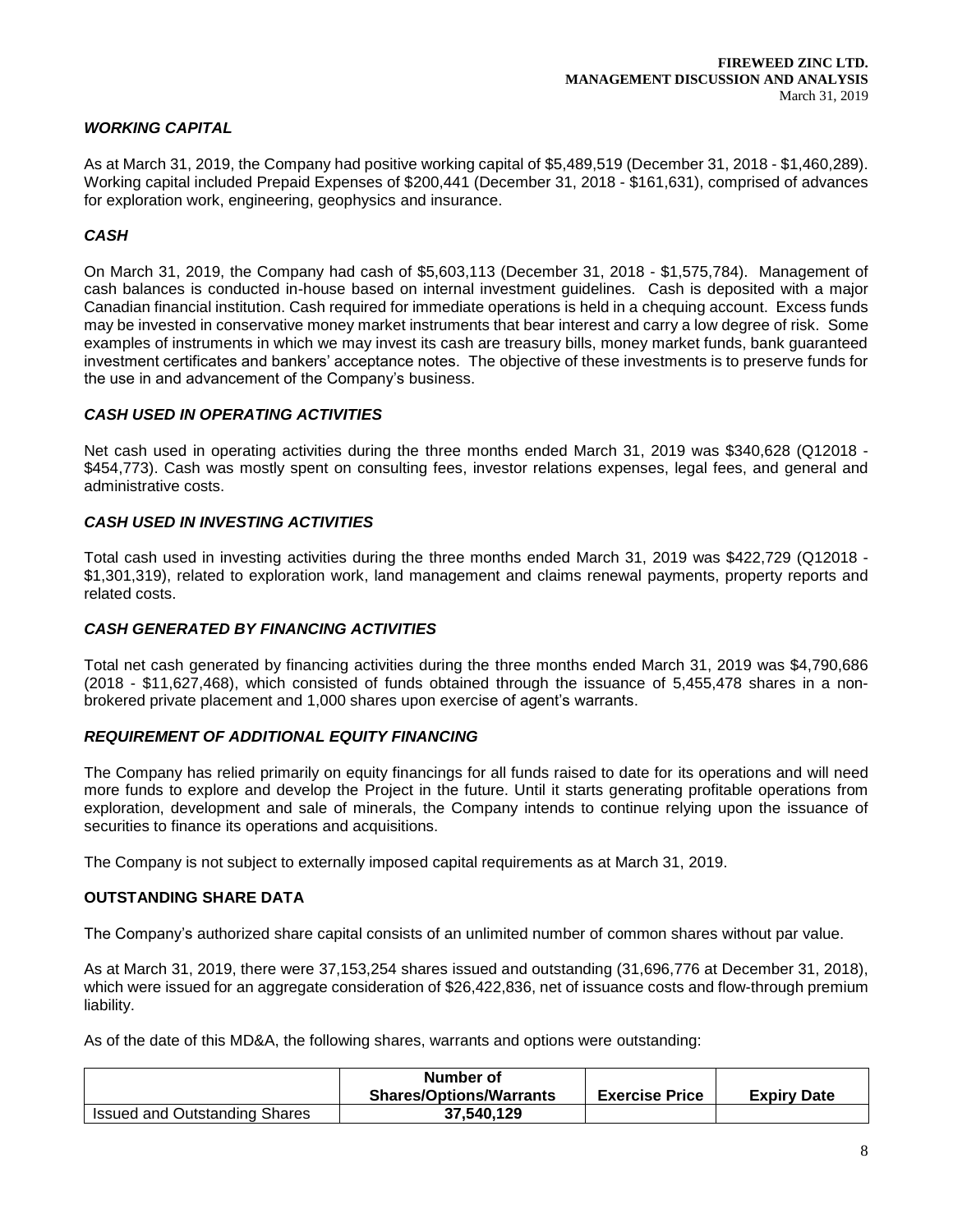#### **FIREWEED ZINC LTD. MANAGEMENT DISCUSSION AND ANALYSIS** March 31, 2019

|                                     | Number of                      |                       |                    |
|-------------------------------------|--------------------------------|-----------------------|--------------------|
|                                     | <b>Shares/Options/Warrants</b> | <b>Exercise Price</b> | <b>Expiry Date</b> |
| Agents' Warrants and Options        | 162,000                        | \$0.50                | May 29, 2019       |
| <b>Agents' Warrants and Options</b> | 250,064                        | \$1.32                | February 25, 2020  |
| Agents' Warrants and Options        | 34,680                         | \$0.95                | February 15, 2021  |
| <b>Stock Options</b>                | 1,380,000                      | \$0.50                | April 26, 2022     |
| <b>Stock Options</b>                | 30,000                         | \$0.70                | October 27, 2022   |
| <b>Stock Options</b>                | 175,000                        | \$0.83                | December 06, 2022  |
| <b>Stock Options</b>                | 860,000                        | \$1.45                | March 14, 2023     |
| Fully Diluted at May 29, 2019*      | 40,431,873                     |                       |                    |

\* This number excludes 4,000,000 not yet issued performance shares (please refer to Note 15 in the financial statements for the period ended March 31, 2019 for more information).

## **CRITICAL ACCOUNTING ESTIMATES**

Our significant accounting policies are presented in Note 3 of the audited financial statements for the year ended December 31, 2018 and Note 3 of the interim financial statements for the period ended March 31, 2019. Note 3 provides that the preparation of the Company's financial statements in conformity with IFRS requires management to make judgments, estimates and assumptions that affect the reported amounts of assets, liabilities and contingent liabilities at the date of the financial statements and reported amounts of expenses during the reporting period. Actual outcomes could differ from these estimates. These financial statements include estimates that, by their nature, are uncertain. The impacts of such estimates are pervasive throughout the financial statements and may require accounting adjustments based on future occurrences. Revisions to accounting estimates are recognized in the period in which the estimate is revised and future periods if the revision affects both current and future periods. These estimates are based on historical experience, current and future economic conditions and other factors, including expectations of future events that are believed to be reasonable under the circumstances.

Information about significant areas of estimation uncertainty in applying accounting policies that have the most significant effect on the amounts recognized in the financial statements are noted below.

## **KEY SOURCES OF ESTIMATION UNCERTAINTY**

## Exploration and evaluation assets

Exploration and evaluation costs are initially capitalized as intangible exploration assets with the intent to establish commercially viable reserves. The Company is required to make estimates and judgments about the future events and circumstances regarding whether the carrying amount of intangible exploration assets exceeds its recoverable amount. Recoverability is dependent on various factors, including the discovery of economically recoverable reserves, the ability of the Company to obtain the necessary financing to complete the development, and upon future profitable production or proceeds from the disposition of the exploration and evaluation assets themselves. Additionally, there are numerous geological, economic, environmental and regulatory factors and uncertainties that could impact management's assessment as to the overall viability of its properties or the ability to generate future cash flows necessary to cover or exceed the carrying value of the Company's exploration and evaluation assets.

#### Deferred tax assets and liabilities

The measurement of a deferred tax provision is subject to uncertainty associated with the timing of future events and changes in legislation, tax rates and interpretations by tax authorities. The estimation of taxes includes evaluating the recoverability of deferred tax assets based on an assessment of the Company's ability to utilize the underlying future tax deductions against future taxable income prior to expiry of those deductions. Management assesses whether it is probable that some or all of the deferred income tax assets will not be realized. The ultimate realization of deferred tax assets is dependent upon the generation of future taxable income, which in turn is dependent upon the successful discovery, extraction, development and commercialization of mineral reserves. To the extent that management's assessment of the Company's ability to utilize future tax deductions changes, the Company would be required to recognize more or fewer deferred tax assets, and future tax provisions or recoveries could be affected.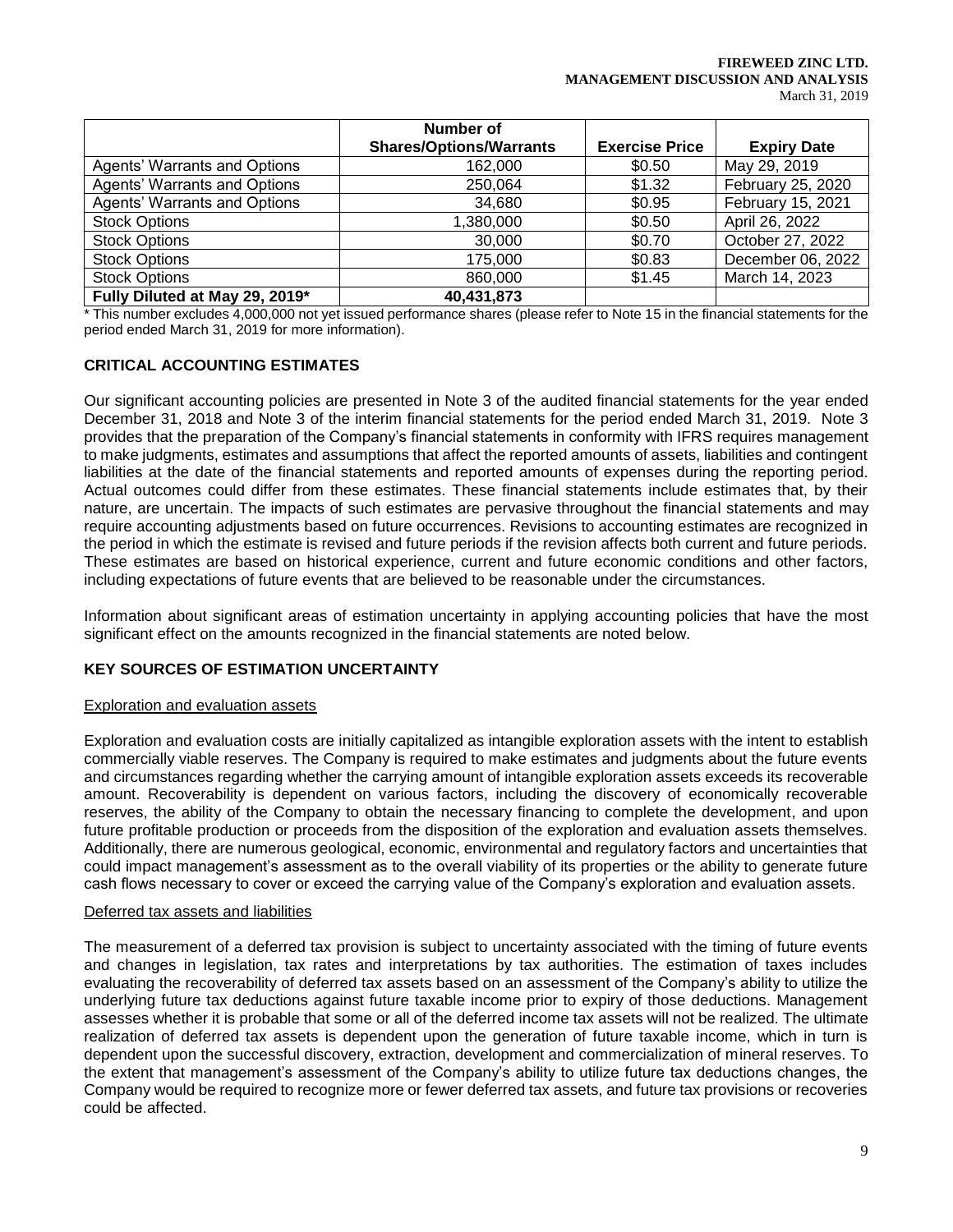#### Share-based payments

The Company measures share-based payments expense by reference to the fair value of the stock options at the date at which they are granted. Estimating fair value for granted stock options requires determining the most appropriate valuation model which is dependent on the terms and conditions of the grant. This estimate also requires determining the most appropriate inputs to the valuation model including the expected life of the option, volatility, dividend yield, and rate of forfeitures.

#### Capital stock

Common shares are classified as shareholders' equity. Incremental costs directly attributable to the issue of common shares and stock options are recognized as a deduction from equity. Common shares issued for consideration other than cash, are valued based on their market value at the date the shares are issued.

The Company has adopted a residual value method with respect to the measurement of shares and warrants issued as private placement units. The residual value method first allocates value to the more easily measurable component based on fair value and then the residual value, if any, to the less easily measurable component. The Company considers the fair value of common shares issued in the private placements to be the more easily measurable component and the common shares are valued at their fair value, as determined by the closing market price on the announcement date. The balance, if any, is allocated to the attached warrants. Any fair value attributed to the warrants is recorded as reserves.

# **FINANCIAL INSTRUMENTS**

Financial assets are classified and measured at amortized cost or fair value, based on how an entity manages its financial instruments and the contractual cash flows characteristics of the financial asset.

The classification of debt instruments is driven by the business model for managing the financial assets and their contractual cash flow characteristics. Debt instruments are measured at amortized cost if the business model is to hold the instrument for collection of contractual cash flows and those cash flows are solely principal and interest.

If the business model is not to hold the debt instrument, it is classified as fair value through profit and loss ("FVTPL"). Financial assets with embedded derivatives are considered in their entirety when determining whether their cash flows are solely payments of principal and interest.

The Company classifies its financial assets into one of the categories described below, depending on the purpose for which the asset was acquired. Management determines the classification of its financial assets at initial recognition.

Equity instruments that are held for trading (including all equity derivative instruments) are classified as FVTPL, for other equity instruments, on the day of acquisition the Company can make an irrevocable election (on an instrumentby-instrument basis) to designate them as at fair value through other comprehensive income ("FVTOCI").

*Fair value through profit or loss ("FVTPL")* – Financial assets carried at FVTPL are initially recorded at fair value and transaction costs are expensed in the income statement. Realized and unrealized gains and losses arising from changes in the fair value of the financial asset held at FVTPL are included in the income statement in the period in which they arise. Derivatives are also categorized as FVTPL unless they are designated as hedges.

*Fair value through other comprehensive income ("FVTOCI")* - Investments in equity instruments at FVTOCI are initially recognized at fair value plus transaction costs. Subsequently, they are measured at fair value, with gains and losses arising from changes in fair value recognized in other comprehensive income. There is no subsequent reclassification of fair value gains and losses to profit or loss following the derecognition of the investment

*Financial assets at amortized cost* - A financial asset is measured at amortized cost if the objective of the business model is to hold the financial asset for the collection of contractual cash flows, and the asset's contractual cash flows are comprised solely of payments of principal and interest. They are classified as current assets or non-current assets based on their maturity date and are initially recognized at fair value and subsequently carried at amortized cost less any impairment.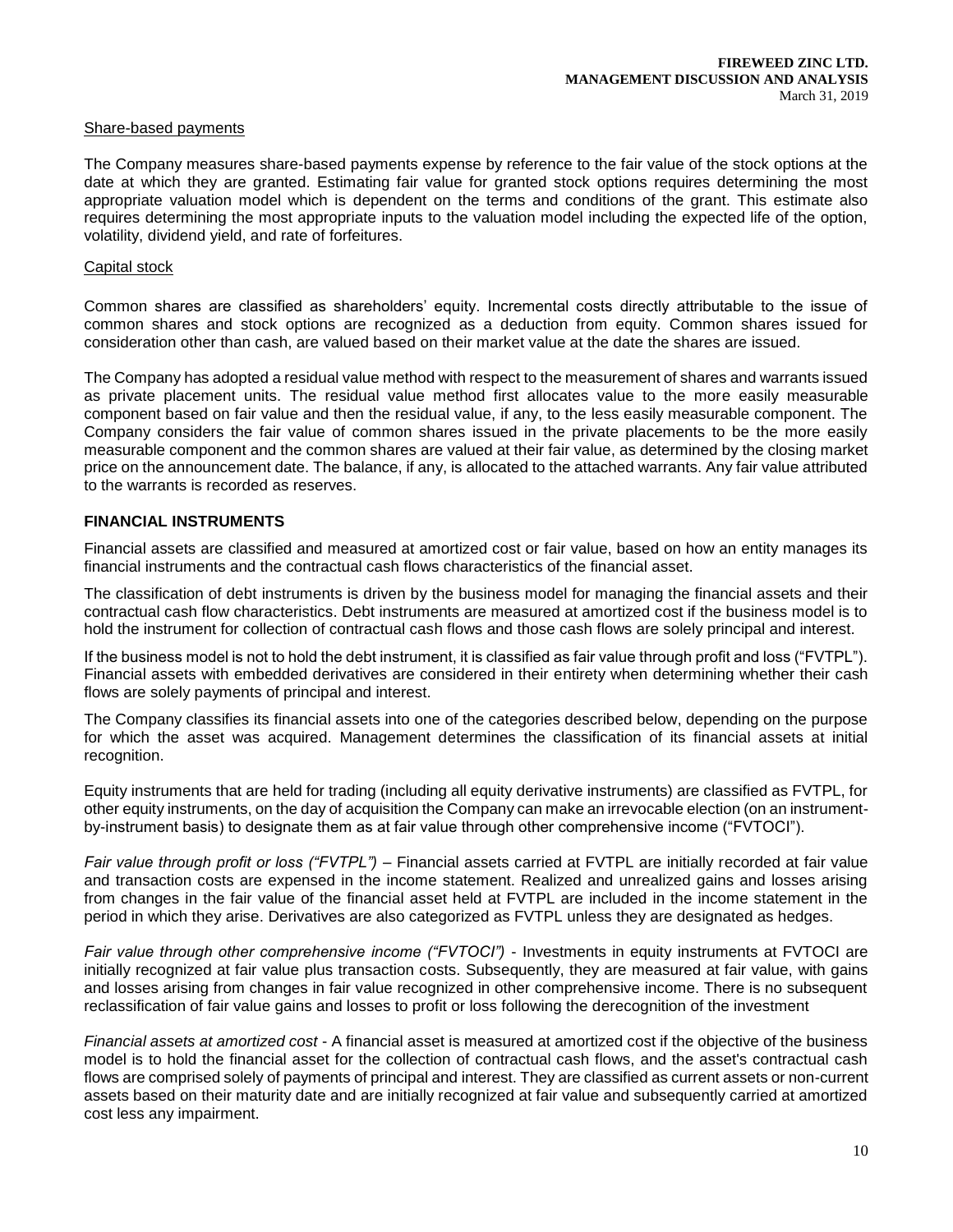The following table shows the classification of the Company's financial assets under IFRS 9:

| Financial asset                          | <b>IFRS 9 Classification</b>               |
|------------------------------------------|--------------------------------------------|
| Cash                                     | Fair value through profit and loss         |
| Reclamation bond                         | Financial asset measured at amortized cost |
| Other receivables                        | Financial asset measured at amortized cost |
| Accounts payable and accrued liabilities | Financial asset measured at amortized cost |

Financial liabilities other than derivative liabilities are recognized initially at fair value and are subsequently stated at amortized cost. Transaction costs on financial assets and liabilities other than those classified at fair value through profit or loss are treated as part of the carrying value of the asset or liability. Transaction costs for assets and liabilities at fair value through profit or loss are expensed as incurred.

# **NEW AND AMENDED ACCOUNTING STANDARDS AND INTERPRETATIONS**

The accounting policies in preparation of the condensed interim financial statements for the three months ended March 31, 2019 are consistent with those applied and disclosed in the Company's audited financial statements for the year ended December 31, 2018, except the adoption of the new standards and interpretations discussed below.

The newly adopted **IFRS 16, Leases** standard establishes principles for recognition, measurement, presentation and disclosure of leases with an impact on lessee accounting, effective for annual periods beginning on or after January 1, 2019. The Company has assessed its office lease agreement and concluded that the agreement does not constitute the ability to direct the use (right to use) of the underlying office premises in the context of IFRS 16. As such, the adoption of the above standard has not had an impact on the results and financial position of the Company.

The newly adopted **IFRIC 23, Uncertainty over Income Tax Treatments** clarifies the accounting for uncertainties in income taxes. The interpretation provides guidance and clarifies the application of the recognition and measurement criteria in IAS 12 "Income Taxes" when there is uncertainty over income tax treatments. The adoption of the above standard, amendments and interpretations has not had an impact on the financial statements of the Company.

# **RELATED PARTIES TRANSACTIONS**

Related party transactions mainly include management and consulting fees, share-based compensation and director and committee fees. The related parties are represented by the key management personnel, which include those persons having authority and responsibility for planning, directing and controlling the activities of the Company as a whole. The Company has determined that the key management personnel consist of executive and nonexecutive members of the Company's Board of Directors and corporate officers. Related parties also include companies, controlled by officers and/or directors.

| <b>Related Party</b>                   | Nature of Relationship     |
|----------------------------------------|----------------------------|
| FT Management Ltd.                     | Company, controlled by CFO |
| <sup>1</sup> Pelly River Ventures Ltd. | Company, controlled by CEO |

The renumeration to directors and key management personnel during the three months ended March 31, 2019 and 2018 was as follows:

| Nature of the transaction<br>Payee      |                                         | Three months<br>ended<br>March 31,<br>2019 |  | Three months<br>ended<br>March 31,<br>2018 |
|-----------------------------------------|-----------------------------------------|--------------------------------------------|--|--------------------------------------------|
| <b>Chief Executive</b><br>Officer (CEO) | Management and consulting fees expensed | \$<br>81,000 \$                            |  |                                            |
|                                         | Director and committee fees             |                                            |  | 9,000                                      |
|                                         | Share-based compensation                | 13,979                                     |  | 14,004                                     |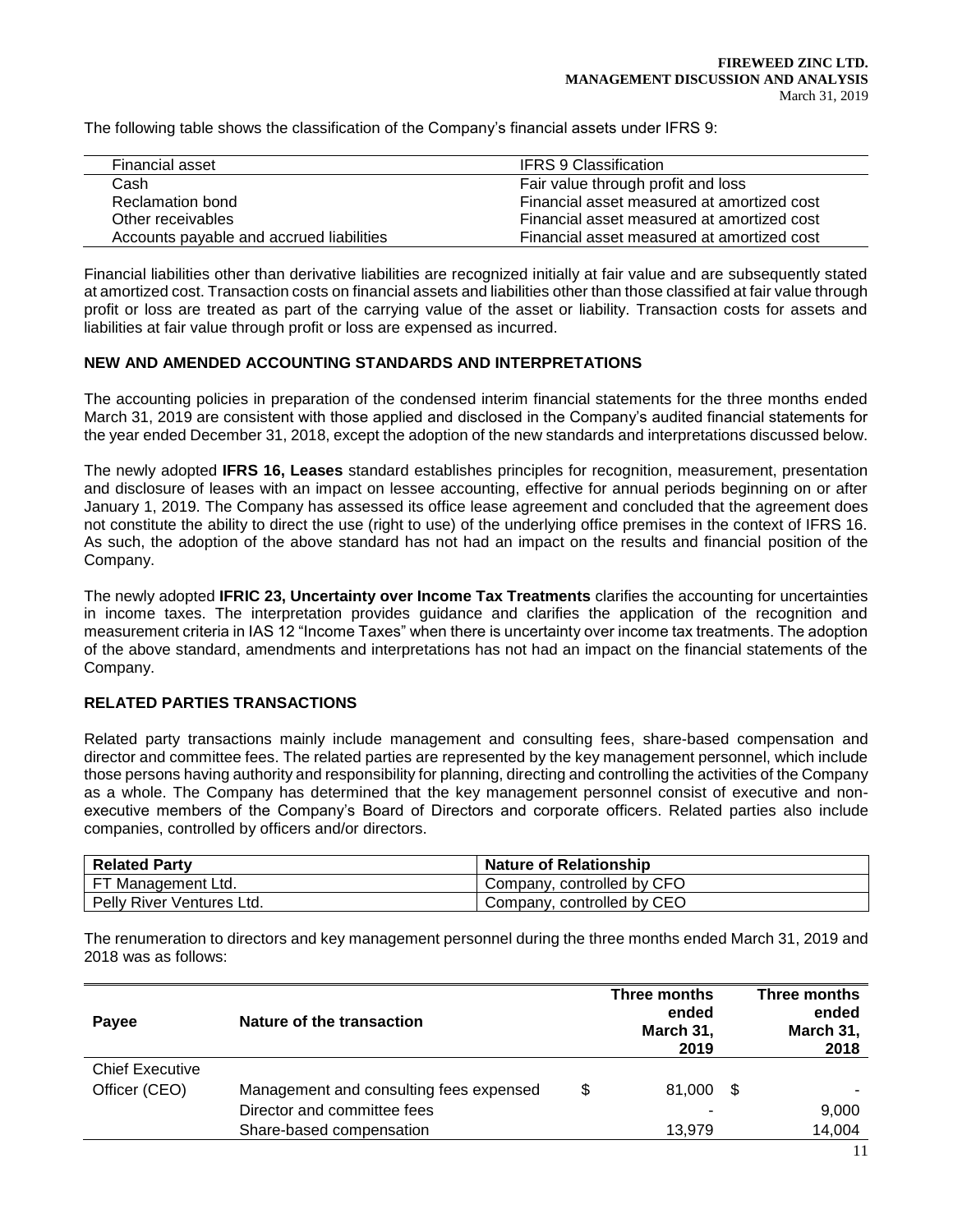| Payee                             | Nature of the transaction                                         | Three months<br>ended<br>March 31,<br>2019 | Three months<br>ended<br>March 31,<br>2018 |
|-----------------------------------|-------------------------------------------------------------------|--------------------------------------------|--------------------------------------------|
| Company,                          |                                                                   |                                            |                                            |
| controlled by CEO                 | Management and consulting fees expensed                           |                                            | 6,500                                      |
|                                   | Management and consulting fees capitalized to                     |                                            |                                            |
|                                   | mineral property                                                  |                                            | 11,000                                     |
|                                   | <b>Investor relations</b>                                         |                                            | 12,500                                     |
| <b>Former Chief</b>               |                                                                   |                                            |                                            |
| <b>Financial Officer</b><br>(CFO) | Share-based compensation                                          | 633                                        | 1,764                                      |
| <b>Current Chief</b>              |                                                                   |                                            |                                            |
| <b>Financial Officer</b><br>(CFO) | Management and consulting fees expensed                           | 3,000                                      |                                            |
| <b>Directors</b>                  | Director and committee fees                                       | 36,750                                     | 45,000                                     |
|                                   | Management and consulting fees expensed                           | 71,191                                     | 13,506                                     |
|                                   | Management and consulting fees capitalized to<br>mineral property | 3,059                                      | 16,494                                     |
|                                   | Share-based compensation                                          | 51,878                                     | 54,250                                     |
|                                   |                                                                   | \$<br>261,490                              | \$<br>184,018                              |

The following amounts were owed to directors and key management personnel. These payables are unsecured, non-interest bearing and are expected to be repaid under normal trade terms.

|                  |                                        | March 31,<br>2019 | December 31,<br>2018 |
|------------------|----------------------------------------|-------------------|----------------------|
| <b>Directors</b> | Director and committee fees            | ۰                 | 73,500               |
| Key management   | Management fees and expense recoveries | 91.495            | 17.817               |
|                  |                                        | 91.495            | 91,317               |

# **ADDITIONAL DISCLOSURE FOR VENTURE ISSUERS WITHOUT SIGINIFICANT REVENUE**

Additional disclosure concerning the Company's general and administrative expenses is provided in the Company's statement of loss and comprehensive loss contained in its financial statements for March 31, 2019, which are available on SEDAR: [www.sedar.com.](http://www.sedar.com/)

## **OFF-BALANCE SHEET ARRANGEMENTS**

The Company has no off-balance sheet arrangements.

# **ADDITIONAL DISCLOSURE FOR JUNIOR ISSUERS**

The Company had its second quarter with positive cash flow since its inception following the completion of the IPO. We expect the remaining proceeds of the February 2018 private placement, and the funds raised in February 2019, included in our available cash on hand at March 31, 2019 will be sufficient to fund our operations for at least 12 months. All costs relating to the acquisition and exploration of the Project are capitalized and reported in the Statements of Financial Position in the Company's financial statements. For details see the Company's Prospectus posted on the Company's website [www.FireweedZinc.com,](http://www.fireweedzinc.com/) the audited Financial Statements for the year ended December 31, 2018 and interim financial statements for the period ended March 31, 2019, available on SEDAR at [www.sedar.com.](http://www.sedar.com/)